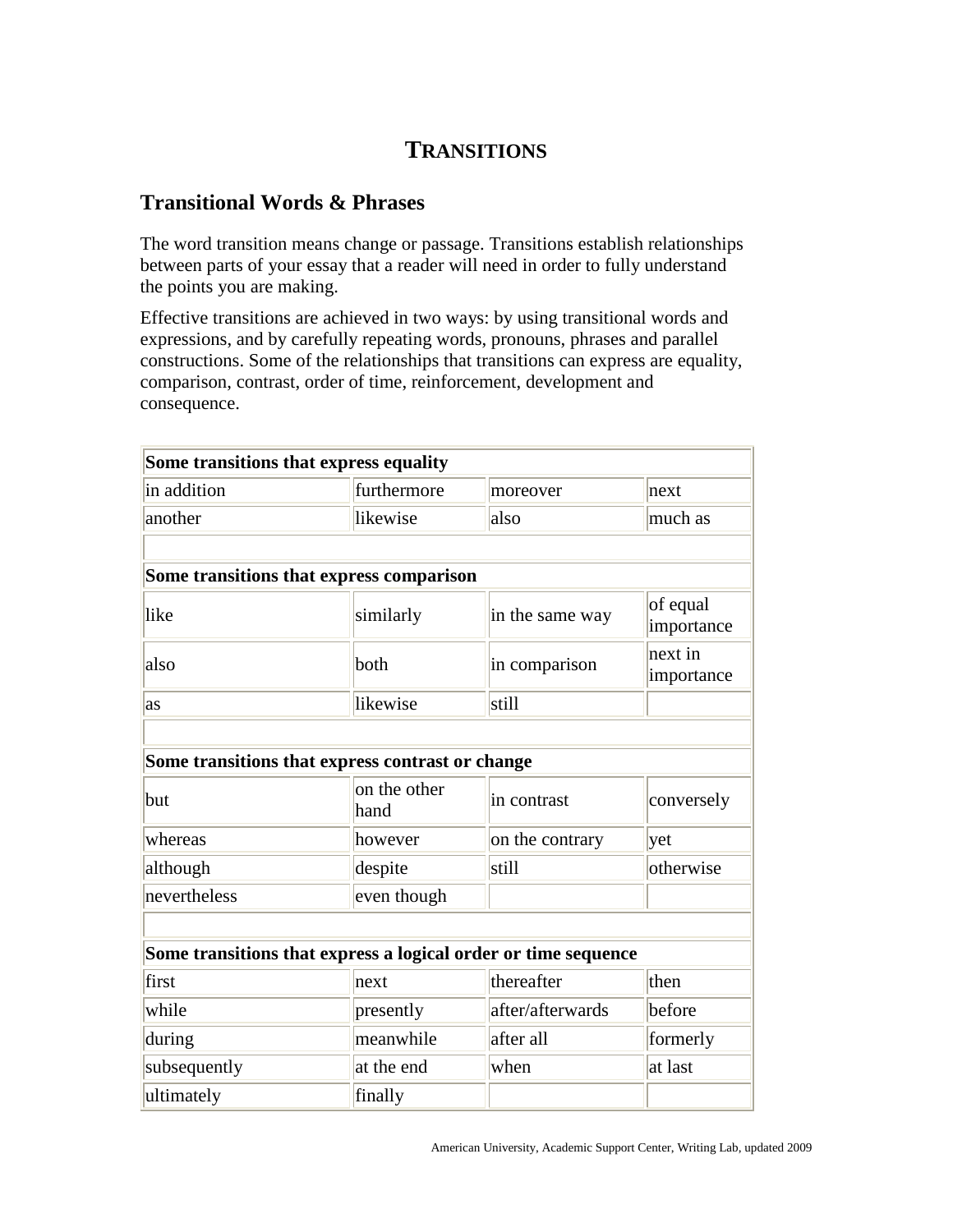| Some transitions that express reinforcement or emphasis |                                      |                                        |                        |  |  |
|---------------------------------------------------------|--------------------------------------|----------------------------------------|------------------------|--|--|
| it is valuable to note                                  | as a matter of<br>fact               | special attention<br>should be paid to | remember<br>that       |  |  |
| most important                                          | it is especially<br>significant that | principally                            | keep in mind           |  |  |
| the bigger<br>advantage/disadvantage/                   | in other words                       | indeed                                 |                        |  |  |
| a primary part                                          | clearly                              | the best thing/the<br>worst thing      | it is apparent<br>that |  |  |
| most of all/least of all                                | not only but<br>also                 |                                        |                        |  |  |
|                                                         |                                      |                                        |                        |  |  |
| Some transitions that express development               |                                      |                                        |                        |  |  |
| for instance                                            | for example                          | to illustrate                          | as an<br>illustration  |  |  |
| such as                                                 | like                                 | this means                             | in addition            |  |  |
| moreover                                                | furthermore                          |                                        |                        |  |  |
|                                                         |                                      |                                        |                        |  |  |
| Some transitions that express consequence or summary    |                                      |                                        |                        |  |  |
| finally                                                 | last of all                          | thus                                   | as a result            |  |  |
| therefore                                               | then                                 | as a result                            | in summary             |  |  |
| to conclude                                             | consequently                         | in short                               | clearly                |  |  |
| this means that                                         | it is obvious                        | because                                |                        |  |  |

## **Paragraph Transitions**

Transitions show the logical relationship between ideas and sentences in a paragraph. Effective transitions are achieved in two ways: by using transitional words and expressions and by using parallel constructions and corresponding words, pronouns, and phrases.

*Note*: Many transitional words cannot be used as conjunctions. When these words are used to connect two clauses in a sentence, a semi-colon must be used after the first clause or the two clauses must be separate sentences.